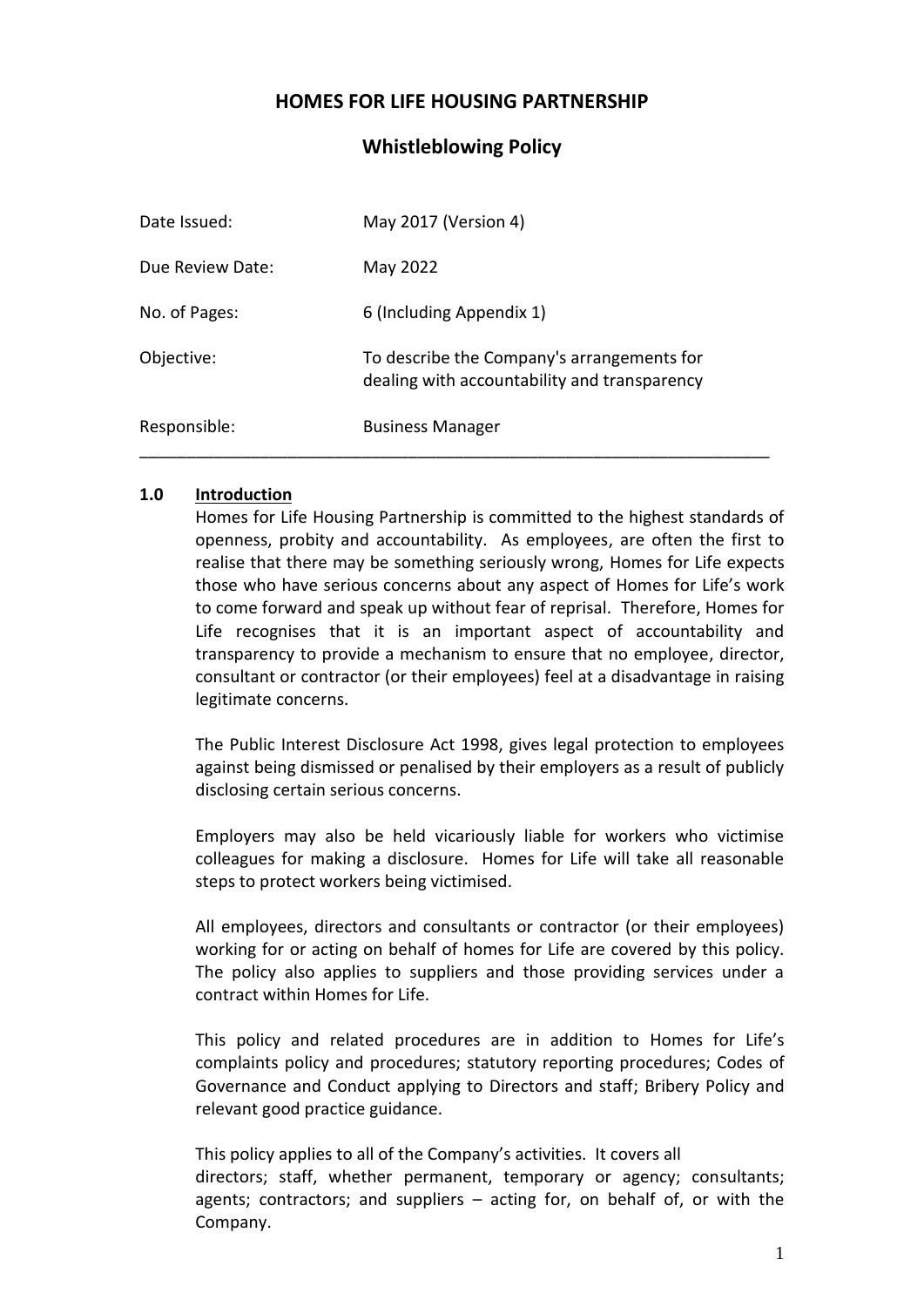If you are a tenant, member of the public or other service user, you should raise any concerns regarding 'Whistleblowing' with the Business Manager or Chairperson This may be by phone, email or in writing. Emails or letters should be clearly marked 'Private & Confidential (See Section 5.0 for guidance)

## **2.0 Scope of Policy**

This policy is designed to enable staff of Homes for Life to raise concerns internally and at a high level to disclose information that the individual believes shows malpractice or impropriety. A number of policies and procedures are already in place, including grievance, dignity at work, and discipline.

This policy is intended to cover concerns that might be in the public interest and may (at least initially) be investigated separately, but might then lead to the instigation of other procedures. These concerns might include:

- Financial malpractice, impropriety or fraud
- Failure to comply with a legal obligation or Statutes
- Dangers to health and safety or the environment
- Criminal activity involving Homes for Life, its staff, Board, including Bribery **\***
- Professional malpractice
- Improper conduct or unethical behaviour
- Failure to meet legal obligations
- Abuse of power or status
- Deliberate attempts to conceal any of the above

**\*** Bribery is an inducement or reward offered, promised or provided to given to gain personal, commercial, regulatory or contractual advantage. It is a criminal offence under the Bribery Act 2010. The Company has a zerotolerance approach to bribery, as detailed.

That policy refers anyone wishing to raise a concern about bribery to the detailed arrangements set out in this Whistleblowing Policy.

## **3.0 Legal Framework**

- Public Interest Disclosure Act 1998
- Enterprise & Regulatory Act 2013

## **4.0 Safeguards**

## **4.1 Protection**

This policy is designed to offer protection to those employees, of Homes for Life who disclose such concerns provided the disclosure is made:

- in the public interest;
- to an appropriate person/body; and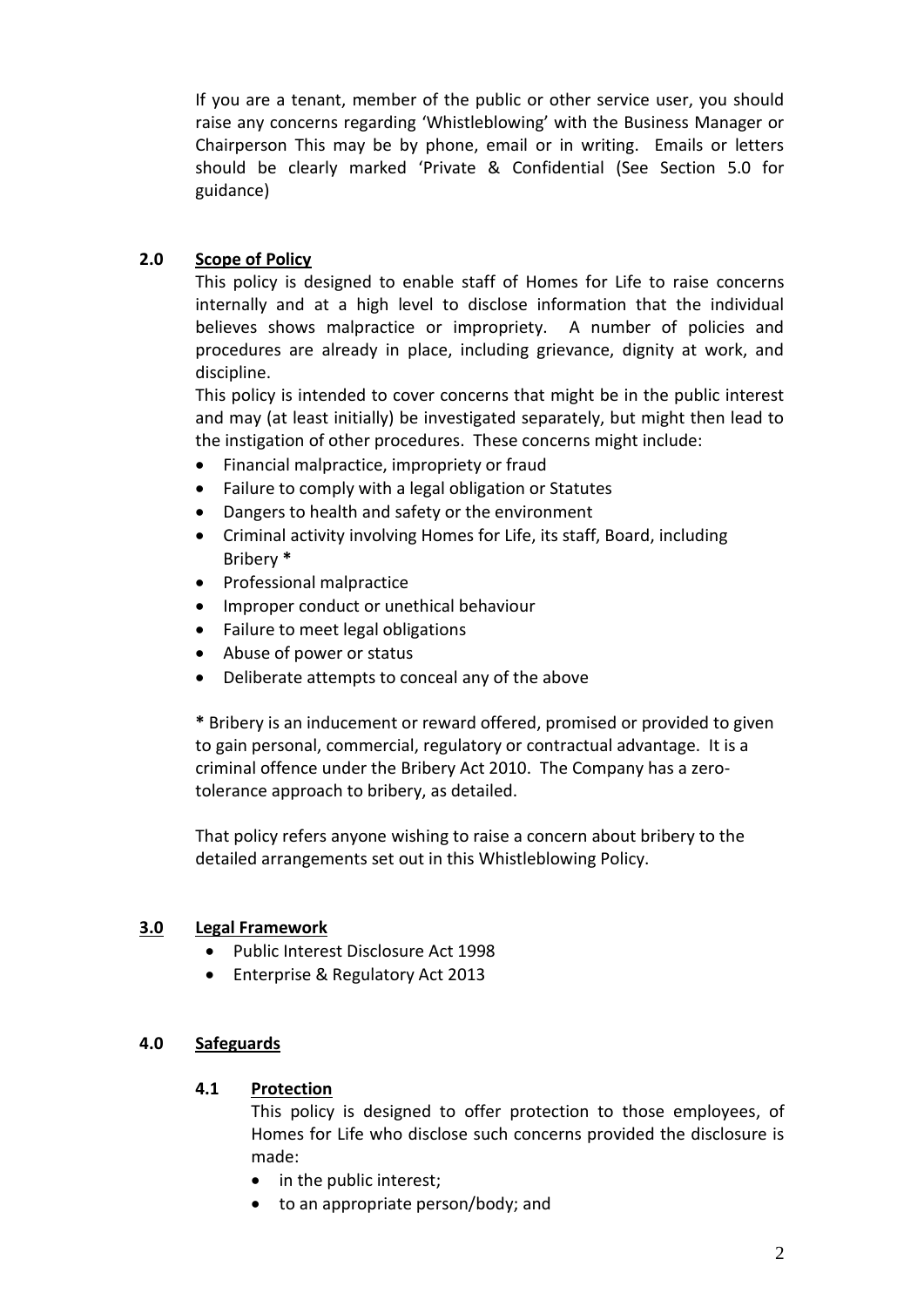• That the individual has reasonable belief in the validity of the concerns being raised.

Homes for Life will not tolerate any harassment or victimisation (including informal pressures) and will take appropriate action to protect the individual when they raise a concern with the above provisions acknowledged.

## **4.2 Confidentiality**

All concerns will be treated in confidence and every effort will be made not to reveal the individual's identity if they so wish. However, at the appropriate time the individual may need to come forward as a witness.

#### **4.3 Anonymous Allegations**

This policy encourages individuals to put their names to any disclosures they make. Concerns expressed anonymously are much less robust, but may never the less be considered at the discretion of Homes for Life.

#### **4.4 Untrue Allegations**

If an individual makes an allegation that is not confirmed by the subsequent investigation, it is probable no action will be taken against them. However, if the individual makes an allegation that is deemed to be made 'in bad faith' i.e. frivolously, maliciously or for personal gain, disciplinary action may be taken against them and this may be up to and including dismissal. It should also be noted that under the provisions of the enterprise and Regulatory Act 2013, if a disclosure is not made in 'good faith' this will still be considered by an employment tribunal but compensations can be reduced by up to 25% in such circumstances.

#### **5.0 How to raise a Concern**

• First Step

The individual should normally raise concerns with their immediate manager or supervisor. This information will be passed on as soon as possible to the Business Manager

Any complaints will be investigated by the Business Manager unless the complaint is against the Business Manager or is in any way related to their actions. In such cases, the complaint should be passed to the Chairperson who will in turn appoint an independent person to investigate the allegations.

 Although the individual is not expected to prove beyond reasonable doubt the truth of an allegation, they will need to demonstrate that there are reasonable grounds for their concern.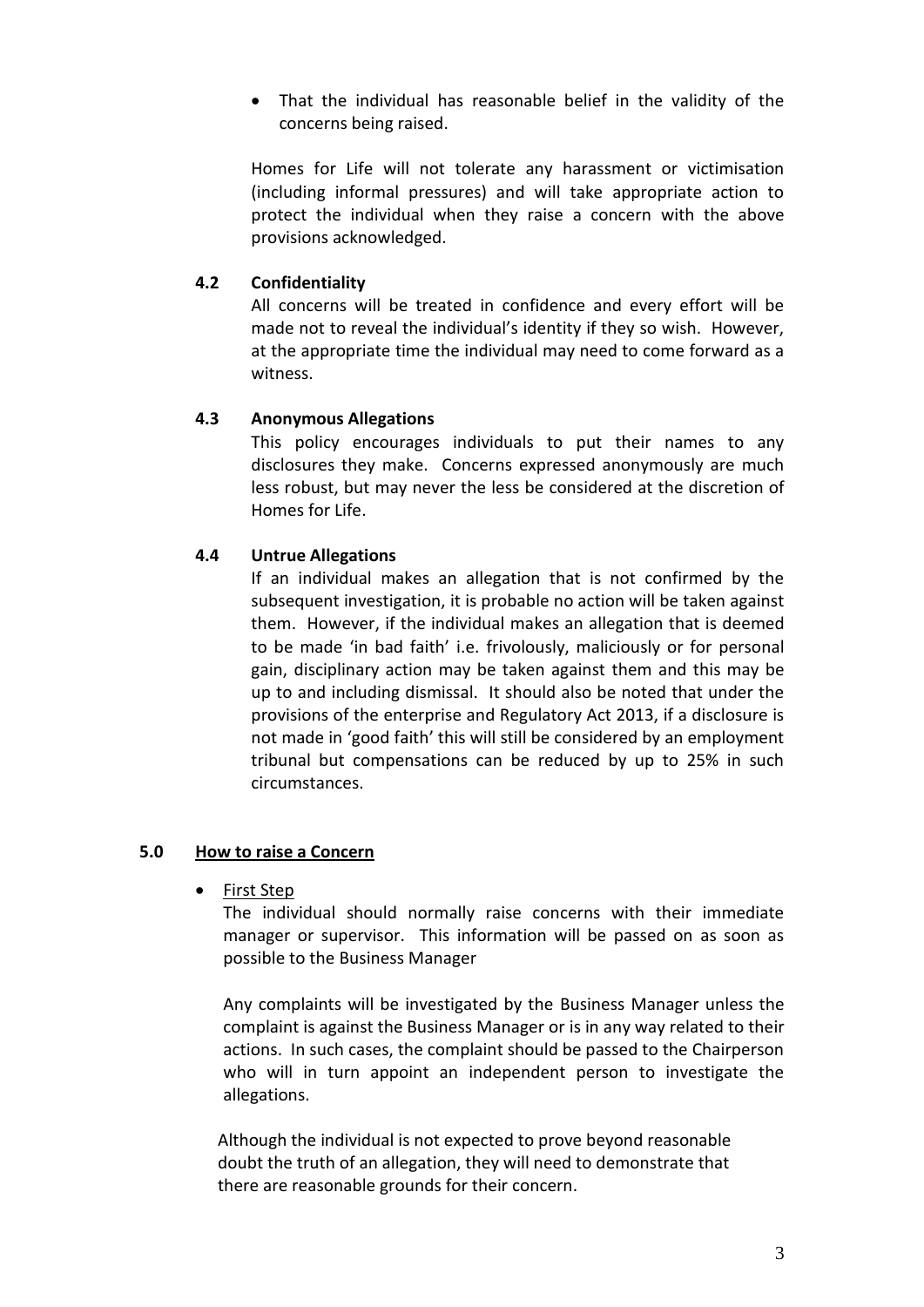The complainant has the right to bypass the line management structure and take their complaint direct to the Chairperson. The Chairperson has the right to refer the complaint back to management if he/she feels that the management, without any conflict of interest, can more appropriately investigate the complaint.

In cases where the complaint is against or in any way connected with both the Business Manager and Chairperson, then the complainant will be passed to the Auditor. The Auditor will investigate and report to the Board, including any necessary recommendations.

The earlier the individual expresses their concern, the easier it is to action. The amount of contact between the persons considering the issues and the individual will depend on the nature of the matters raised, the potential difficulties involved and the clarity of the information provided. If necessary, Homes for Life will seek further information from the individual concerned.

Where a meeting is arranged, the individual can be accompanied by a trade union representative and also have the meeting off-site if they so wish.

**Process** 

On receipt of a disclosure the Business Manager or Chairperson will launch an investigation.

Depending on the circumstances surrounding the investigation appropriate action will be taken in accordance with Homes for Life's existing policies and procedures.

#### • Timescales

once the investigator has completed the investigation it will be given to the individual who instructed the investigation. They will then write to the person who raised the concern as soon as possible and:

- Acknowledge that the concern has been received;
- Indicate how the matter will be dealt with;
- Give an estimate of how long it will take to provide a final response;
- Supply the individual with information on staff support mechanisms; and inform the individual whether further investigations will take place and if not, explain why.

#### **6.0 Outcomes of Investigations**

Once the investigation has been completed and the report is achieved by the Business Manager or Chairperson, a decision on what action to take will be considered. If there are reasonable grounds to substantiate the complaint, an appropriate procedure will be initiated. This may also include referral to an external body or regulator.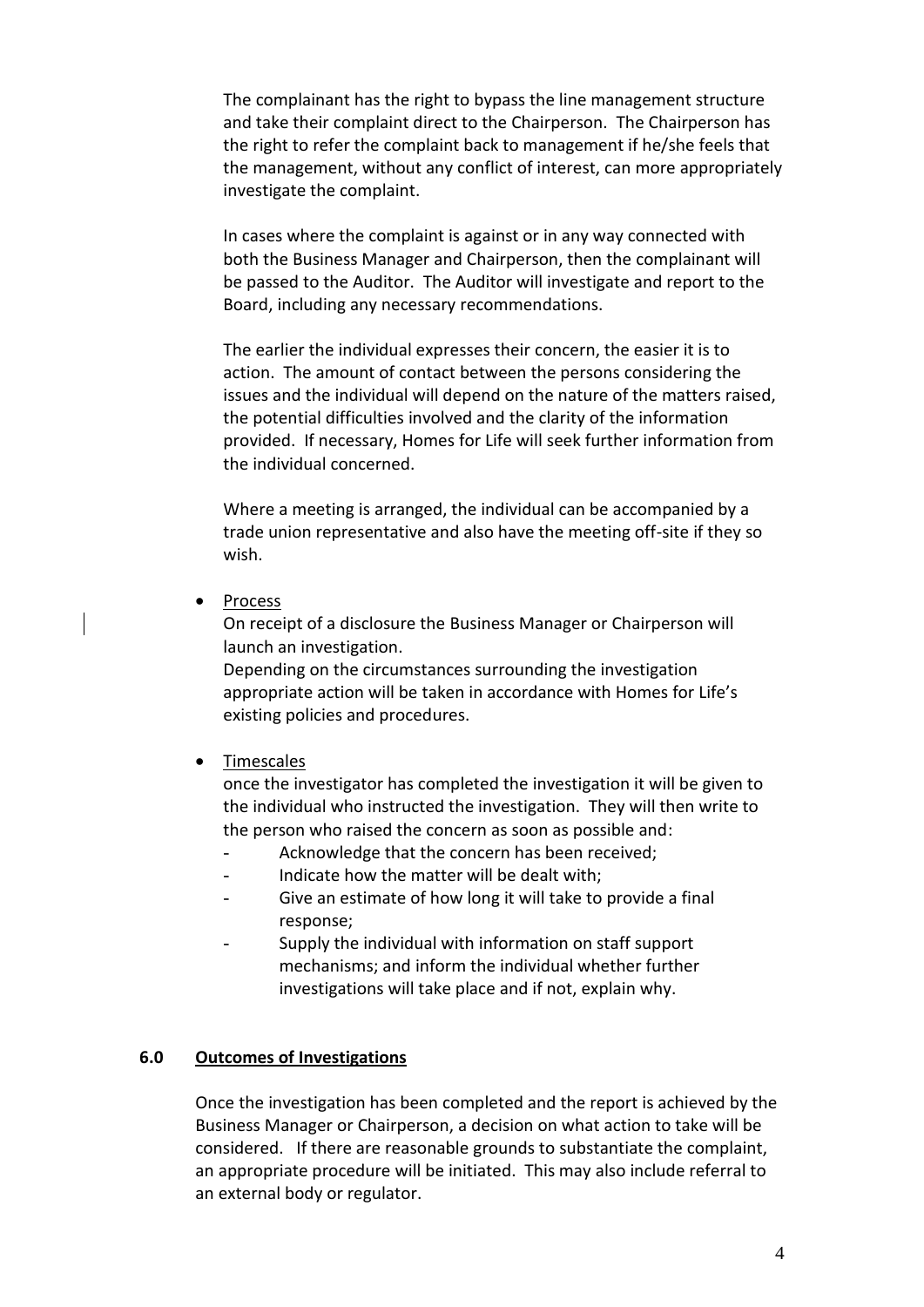Homes for Life hopes the individual will be satisfied with any action taken. Where an individual feels that their concern has not been dealt with appropriately they can appeal the decision internally to the Chair of the Audit Committee (who should not be an office bearer). If, after appealing internally the individual is still not satisfied with the outcome, they can raise the issue with the appropriate external regulatory body as outlined in Appendix 1

#### **7.0 Review**

The policy shall be reviewed not less than once every five years, or more frequently as circumstances require.